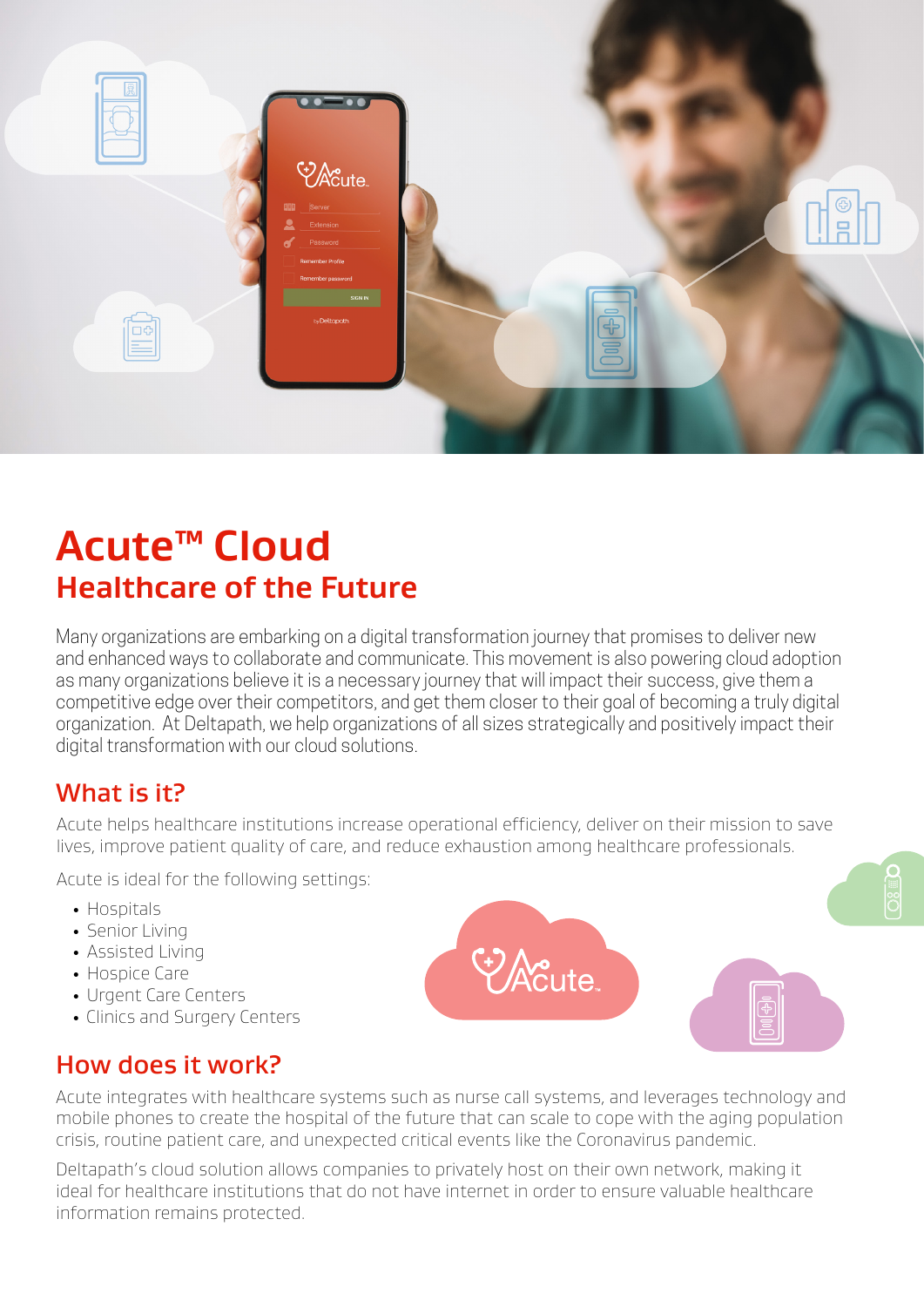

### What are the benefits?

With Acute, both patients and healthcare professionals benefit.

Anytime a patient presses a nurse call button, healthcare professionals receive the patient's medical records along with the patient's request on their mobile phones. Healthcare professionals not only can improve patients' quality of care by accurately assessing and responding to a patient's needs faster, but medical errors can also be decreased when information is delivered in real-time.

Improve the level of communication between healthcare professionals. Our communication solutions allow healthcare professionals to adapt to any situation and environment.

- Call other healthcare professionals in your facility and engage in a collaborative conversation or extend communication with video calling. **•**
- If patient confidentiality is an issue, silently communicate with other healthcare professionals through instant messaging. Facilitate your text messages by attaching pictures. **•**
- Use Push-to-Talk to instantly speak with a group of healthcare professionals at a push of a button when a situation demands immediate attention and collaboration. **•**
- With Presence, healthcare professionals can set their status to unavailable and add a note for callers, creating a culture of accountability and responsibility. **•**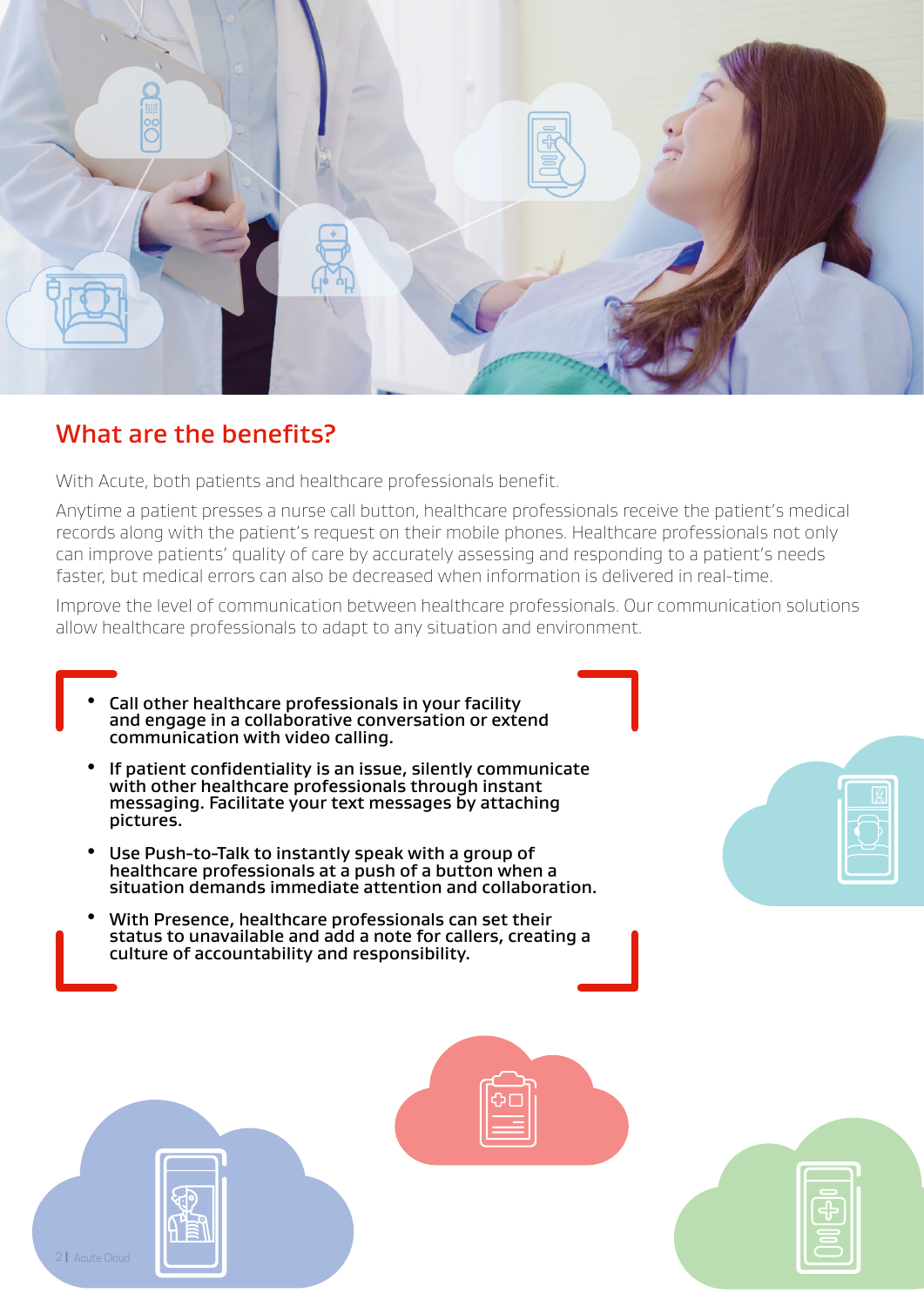Help healthcare workers become more proactive and help save more lives. Acute is integrated with a panic value system that sends a notification to a group of healthcare professionals if it detects a patient may need immediate lifesaving treatment because one or more numbers in the patient's lab report is below or exceeds the normal established limits. Healthcare professionals can check the patient's lab numbers directly on their phone, acknowledge receipt of the notification, and promptly initiate treatment if needed.

Improves workflow by reducing the series of steps it takes for healthcare professionals to assist patients and complete tasks. Less steps means less wasted energy for healthcare professionals, more quality time with patients, and more time for staff to focus on themselves.

## Acute Cloud

#### **Essential Features**

- **✓** Supports Apple iOS, Google Android
- **✓** Supports closed network environment
- **✓** Bundled with Push-to-Talk, Voice, Video, Instant Messaging, and conference calls
- **✓** Integrates with a variety of nurse call systems
- **✓** Distinctive Ringing
- **✓** Identifies the nurse call button pressed by a patient
- **✓** Identifies patient's level of need
- **✓** The information displayed on the phone is customizable
- **✓** Assign priority level to nurse call buttons
- **✓** Audio conference call for clinical consultation
- **✓** Medical Emergency Alert System using APIs

#### **Supercharge With Booster Features**

- Enterprise Call Recording on all video and voice calls
- Litigation hold on all instant messages